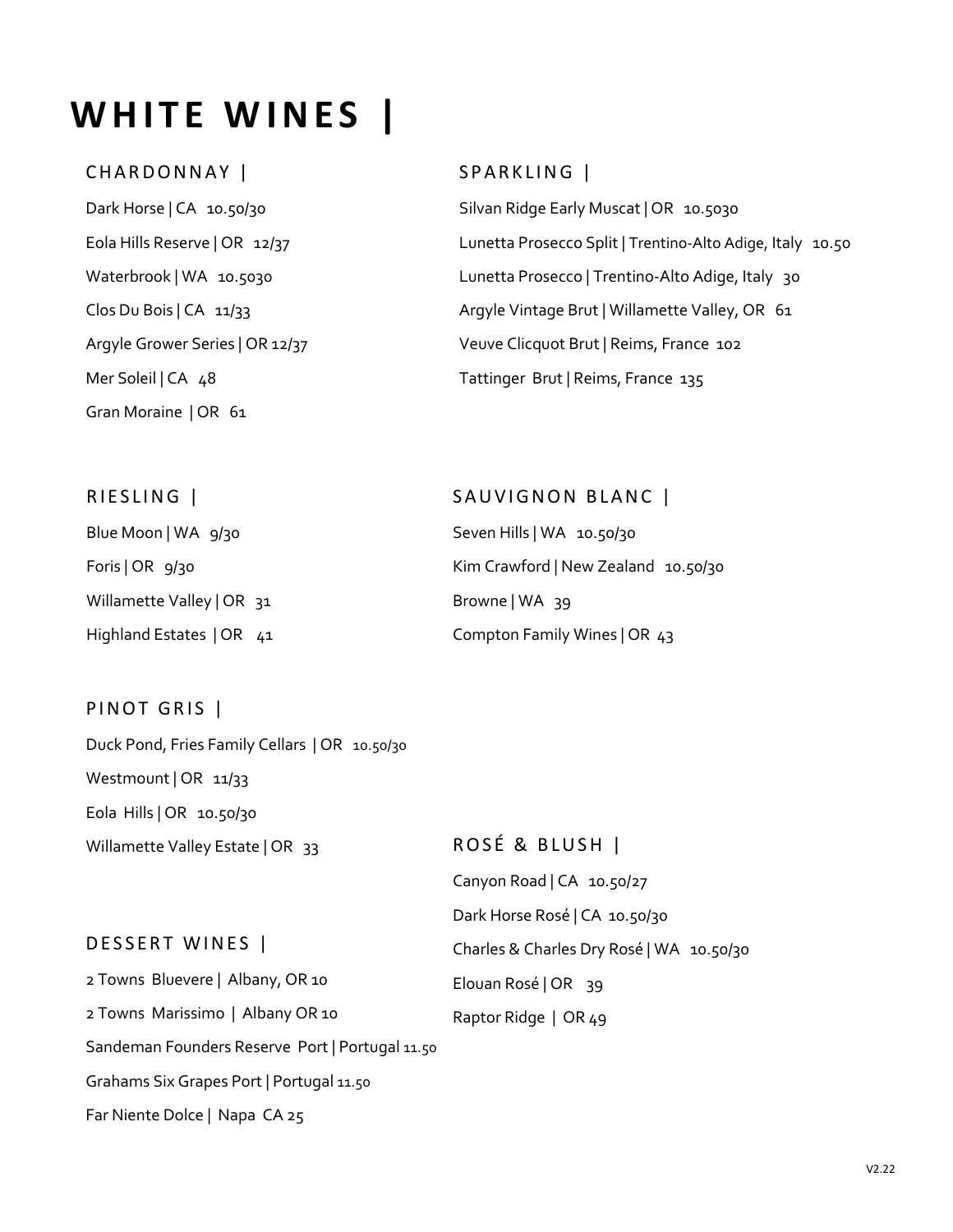# **R E D W I N E S** |

#### **PINOT NOIR |**

Westmount | OR 10.50/30 Wine by Joe | OR 11/33 Henry Estate | OR 14/35 Kings Ridge | OR 36 Willamette Valley | OR 38 Argyle | OR 49 Torii Mor | OR 54

# **CABERNET SAUVIGNON |**

Dark Horse | CA 10.50/30 Louis Martini | CA 12/37 Spellbound | CA 27 St. Joseph | OR 32 Maryhill | WA 36 Rodney Strong Reserve | Sonoma, CA 49 William Hill 2018 | San Miguel, CA 100

# **M E R L O T** | Dark Horse | CA 10.50/30 Eola Hills Reserve| OR 12/35 Red Rock | CA 29 Chateau Ste Michelle | WA 36

**S Y R A H** | Snoqualmie | WA 10.50/30 McManis Petite | Lodi, CA 29

#### **B L E N D S** |

Three Rivers | WA 9/27 The Expedition | Canoe Ridge, WA 10.50/30 Gnarly Head 1924 | Lodi, CA 33 Roxy Ann, Honor Barn | Rogue Valley ,OR 60 **Z I N F A N D E L** | Gnarly Head | Lodi, CA 10/31 Bogle Old Vine | CA 33

# **I N T E R N A T I O N A L** |

Norton Malbec 1895 | Mendoza, Argentina 10.50/29 Santa Cristina Chianti | Tuscany, Italy 11/33 Carmen | Colchagua, Chile 33 Louis Jadot Beaujolais | Burgundy, France 37